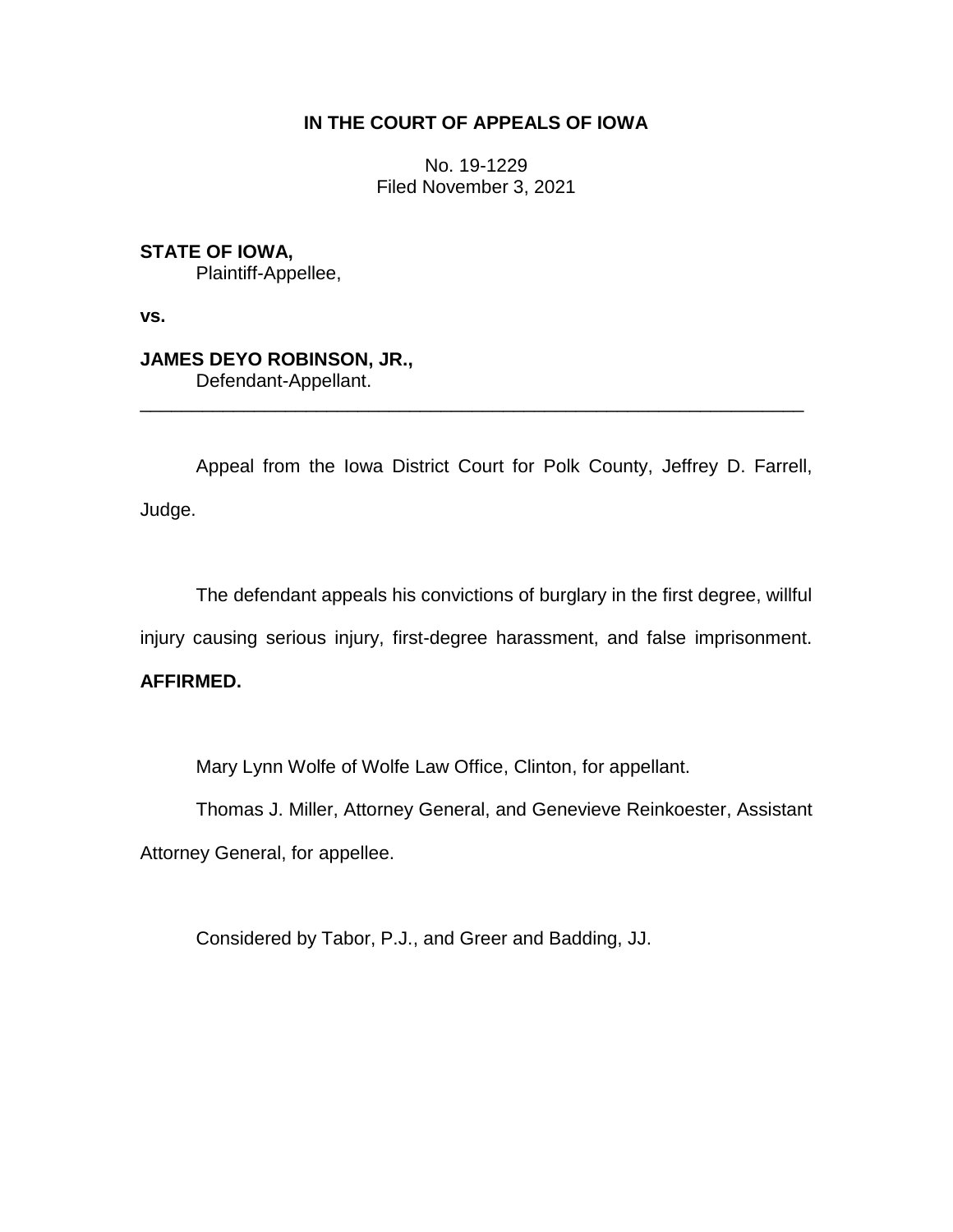# **GREER, Judge.**

 $\overline{a}$ 

A jury convicted James Robinson Jr. of burglary in the first degree, willful injury causing serious injury, first-degree harassment, and false imprisonment. Robinson, who represented himself at trial, appeals. He (1) raises a fair crosssection challenge to his jury pool; (2) argues he was neither competent to stand trial nor waive his right to counsel and represent himself; (3) maintains the district court abused its discretion in denying his motion to strike a potential juror for cause; and (4) contends a jury instruction contained a prejudicial error, which he asks us to review after adopting a plain error standard for self-represented defendants.

# **I. Background Facts and Proceedings.**

In April 2017, Robinson was charged by trial information with burglary in the first degree, willful injury causing serious injury, harassment in the first degree, and false imprisonment. The charges stemmed from actions Robinson allegedly took the month before and involved his girlfriend, C.G., as the complaining witness.

In October, Robinson's attorney, <sup>1</sup> Gerald Feuerhelm, asked the court to allow him to withdraw from his representation of Robinson. In his written motion, Feuerhelm asserted that during his third meeting with Robinson, Robinson conveyed he no longer wanted to pursue a plea agreement and instead wanted to focus on a defense of diminished responsibility. When counsel met with Robinson ten days later, Robinson was irritated counsel had yet to assert his diminished responsibility defense. Counsel told him it would take some time to develop, and Robinson "referred to [counsel] as a liar, pointed his finger at [him] and acted in a

<sup>&</sup>lt;sup>1</sup> This attorney was appointed on September 18, 2017, after Robinson's first attorney was allowed to withdraw.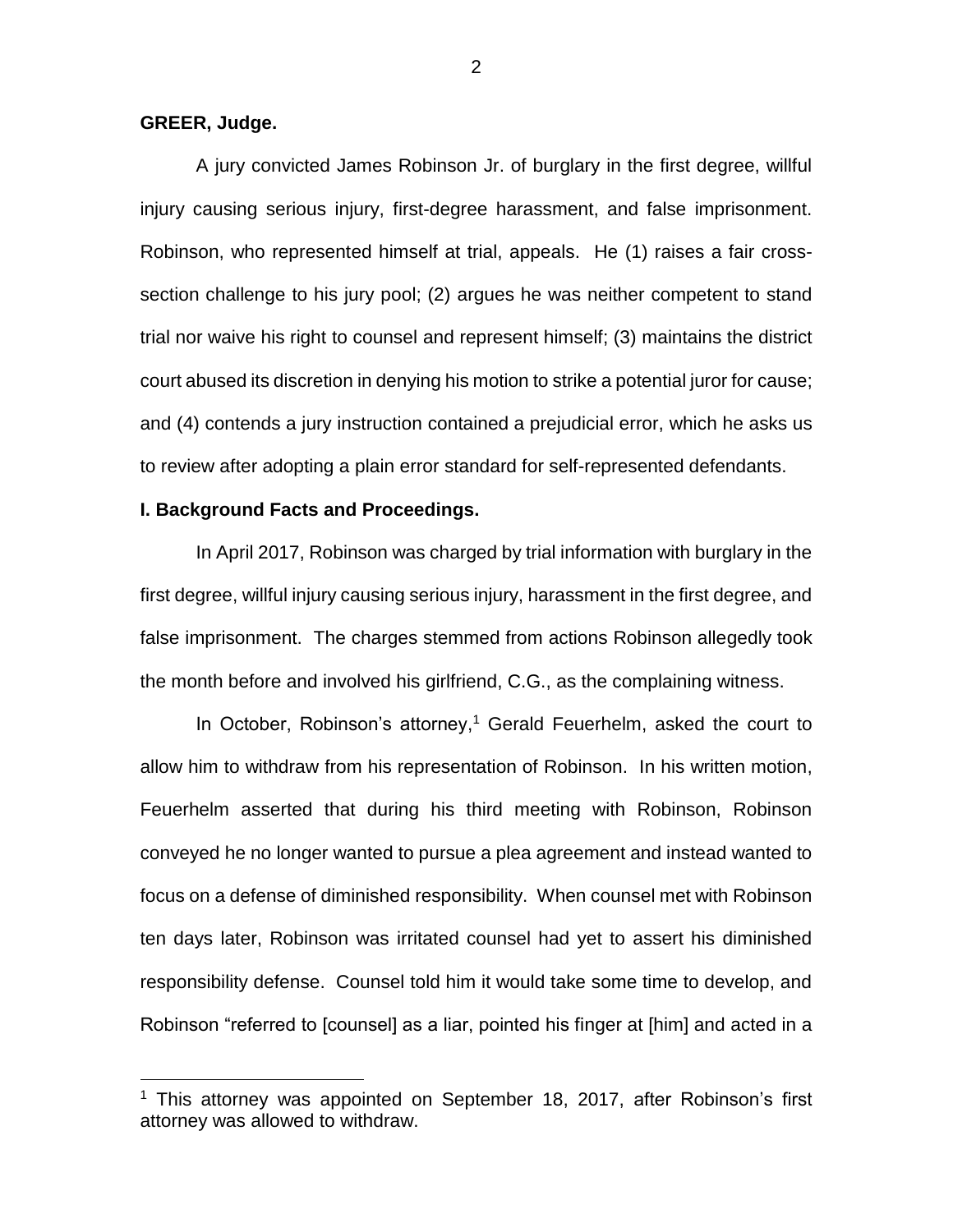very aggressive manner." The attorney left the room, and Robinson followed him until a guard stepped in. Then Robinson yelled "You are fired" as Feuerhelm walked away. The attorney claimed the attorney-client relationship had irreparably broken down, which prevented him from continuing to represent Robinson. Following a hearing, the attorney was allowed to withdraw, and Robinson was appointed new counsel, Jesse Macro Jr.

On February 26, 2018, Macro moved to withdraw, stating that when he met with Robinson that day, Robinson "was hostile and paranoid and accused [him] of being in a conspiracy with his previous attorneys." The same day, Robinson filed a pro se request for new attorney, alleging Macro "has not returned crucial eviden[ce] that helps my case" and stating, "I must assume that he is against me as well." Following a hearing on the motions, the court denied them both.

In April, Macro applied for a mental competency hearing to determine if Robinson was competent to stand trial. In support of his application, Robinson's attorney asserted Robinson "is paranoid and contends the undersigned as well as all previous attorneys are participating in a conspiracy against him for a number of reasons." Counsel claimed Robinson could not effectively assist in his defense as a result of the paranoia. Counsel also moved to withdraw. The court held a hearing on both motions. It denied counsel's motion to withdraw but granted the motion to have Robinson's competency to stand trial evaluated.

Licensed psychologist Dr. Michael Huston evaluated Robinson on April 11. In his report, filed April 16, Dr. Huston noted Robinson reported he had been "involved in outpatient mental health treatment for depression, anxiety, and neurological issues in 2000, after [Robinson] suffered a brain injury while

3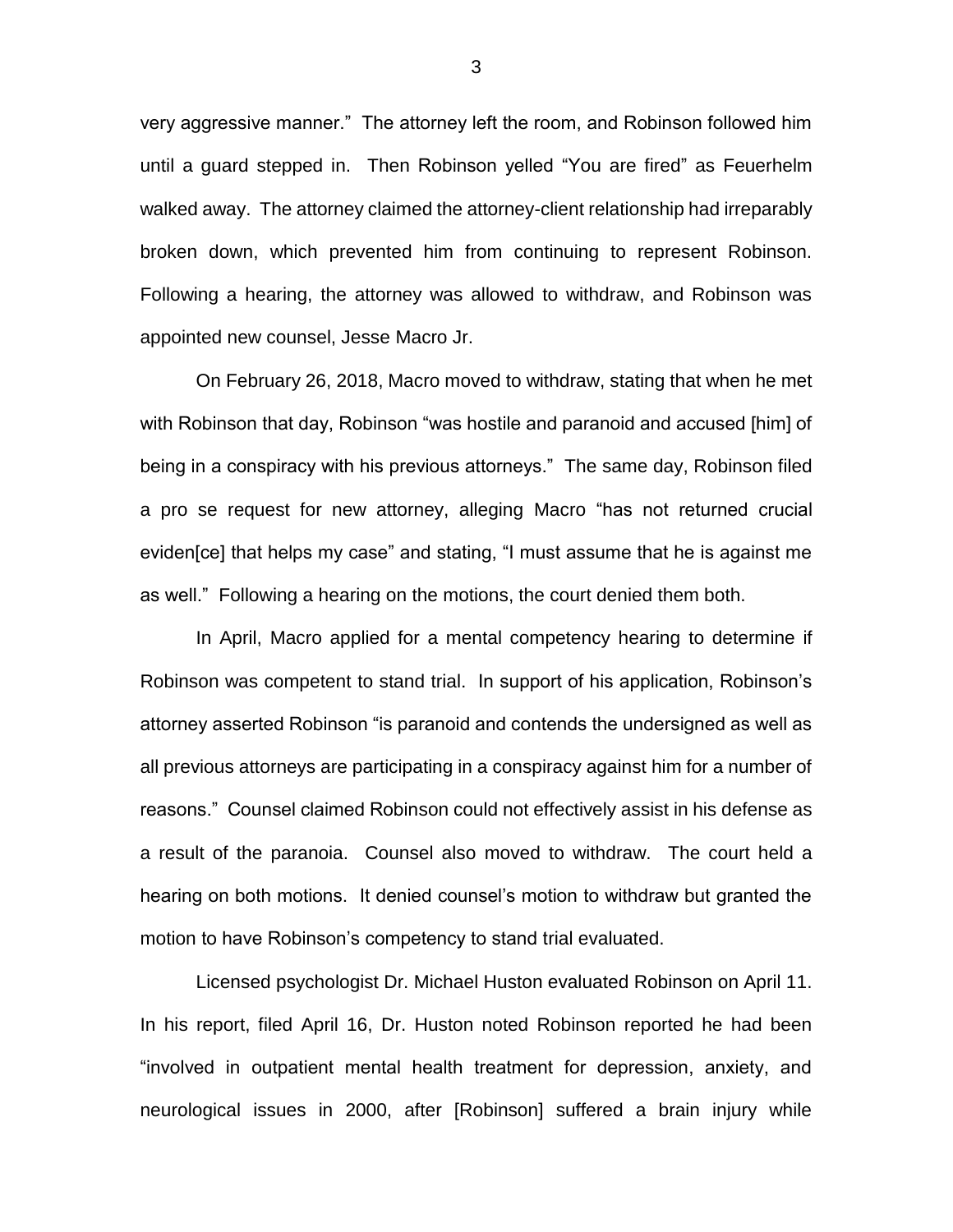undergoing surgery on his shoulder." Dr. Huston observed, "[Robinson] denied hallucinations and did not display signs of psychosis. He was fully oriented. He displayed awareness and insight regarding his situation and mental health issues. His basic cognitive abilities appeared intact." He concluded Robinson "appear[ed] to be depressed and to have anxiety related to his circumstances" but "demonstrated sufficient mental abilities to be considered competent to stand trial at this time."

The next day, April 17, Dr. Huston filed a letter with the court and changed his opinion "regarding Mr. Robinson's competency to stand trial" based on information he received from Robinson's attorney. According to Dr. Huston,

[Macro] described a pattern of behavior and statements by Mr. Robinson during their interactions, and during interactions with previous attorneys, that suggests irrational, delusional thinking of a persecutory nature. His description is consistent with an uncommon psychiatric condition called Delusional Disorder, which causes specific, false beliefs to be held with unusual persistence, and any effort by others to contradict these beliefs causes strong negative, defensive reactions. Mr. Robinson has persistently voiced beliefs about a conspiracy against him by attorneys and made other false claims, and has reacted quite defensively when this view was questioned, according to [Macro]. Mr. Robinson voiced his mistrust of attorneys in general during my evaluation of him, although these statements did not appear delusional. Had I questioned him further on this topic I may have uncovered the delusional nature of this mistrust. Mr. Robinson also expressed unusually strong beliefs about how a brain injury he suffered in 2000 has affected his life. This type of belief is also consistent with Delusional Disorder.

Another aspect of Delusional Disorder is the ability of individuals with this condition to function and behave normally, think rationally and otherwise show no symptoms of mental illness when their delusional beliefs are not being invoked or challenged.

In my opinion, the nature of Mr. Robinson's condition does prevent him from assisting effectively in his defense and therefore he can be considered not competent to stand trial at this time. Psychiatric treatment is recommended to restore his competency. I recommend transfer to the Mental Health Institute in Cherokee for psychiatric treatment.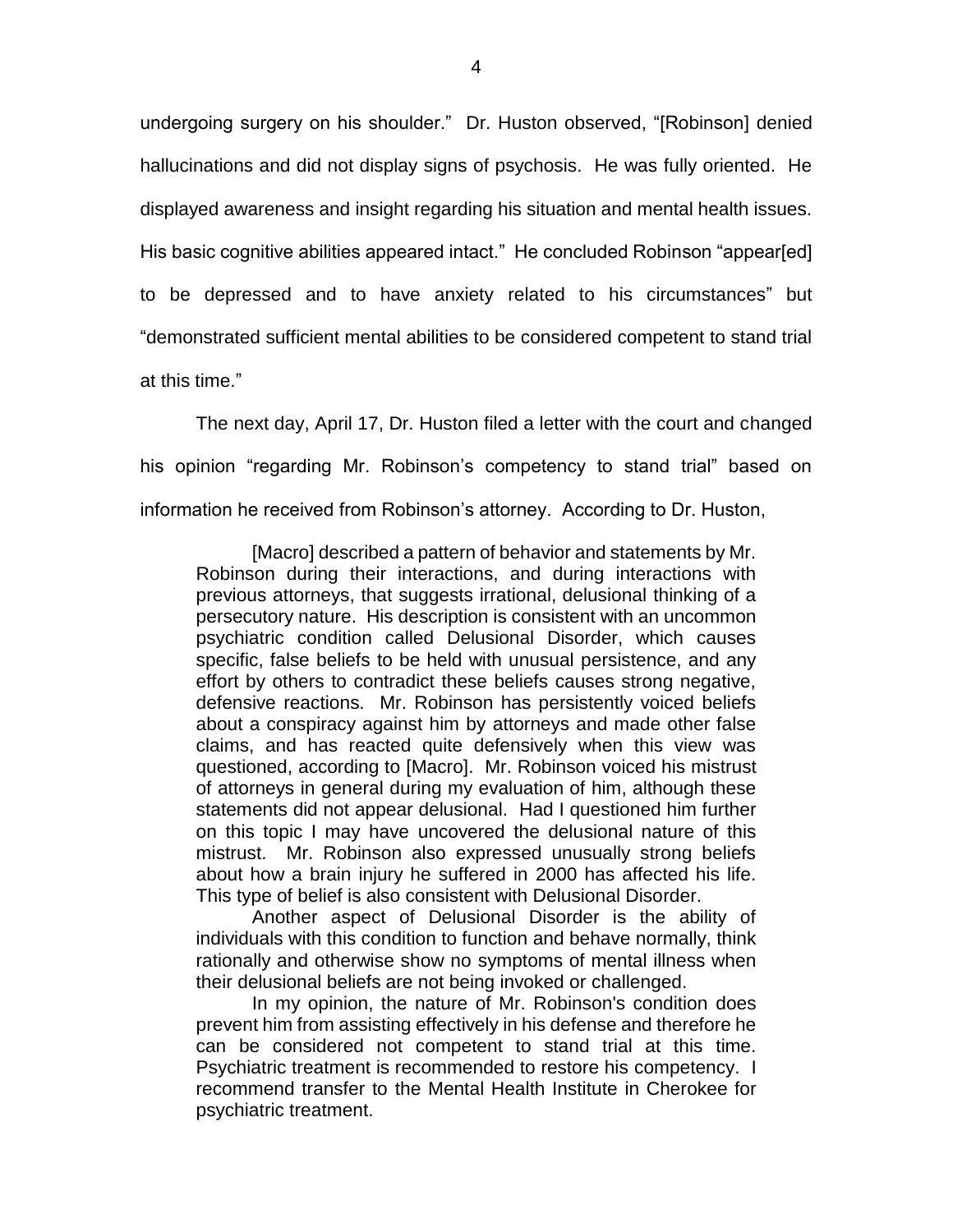Following the April 18 hearing, the court found Robinson was "suffering from a mental disorder which prevent[ed] him from appreciating the charges, understanding the proceedings, or assisting effectively in his own defense" and that he posed a danger to the public peace and safety. Proceedings in the case were suspended, and Robinson was sent to the Iowa Medical and Classification Center "to restore [Robinson] to competency."

Based on an interview with Robinson on June 5, Dr. Arnold Andersen opined Robinson was competent to stand trial. In his report, filed June 18, Dr. Andersen concluded:

To a reasonable degree of medical certainty, Mr. Robinson is competent to stand trial. He appreciates the charges he faces and gives a reasonable estimate of the range of punishments. He understands a key principle of the American Justice System. He is able to assist counsel, should he choose to do so. His grievances against counsel appear to be part of a jaundiced view of counsel's activities and not due to any major mental illness. He has a rational and factual understanding of the key personnel in court. I believe he can follow the events of a trial without any significant intrusion from any mental health symptoms.

On June 28, the court held a hearing to address whether Robinson's competency was restored and a renewed motion by Robinson's counsel to withdraw. Based on Dr. Andersen's report, the court found Robinson was competent to stand trial. It then concluded "the communications" between counsel and Robinson "ha[d] broken down to the point where" counsel could no longer represent Robinson and granted Macro's motion to withdraw.

On July 2, Robinson was appointed his fourth attorney, Gary Dickey.

On September 27, Robinson filed notice of the defense of diminished capacity. The next day, his attorney filed a motion asking that Robinson again be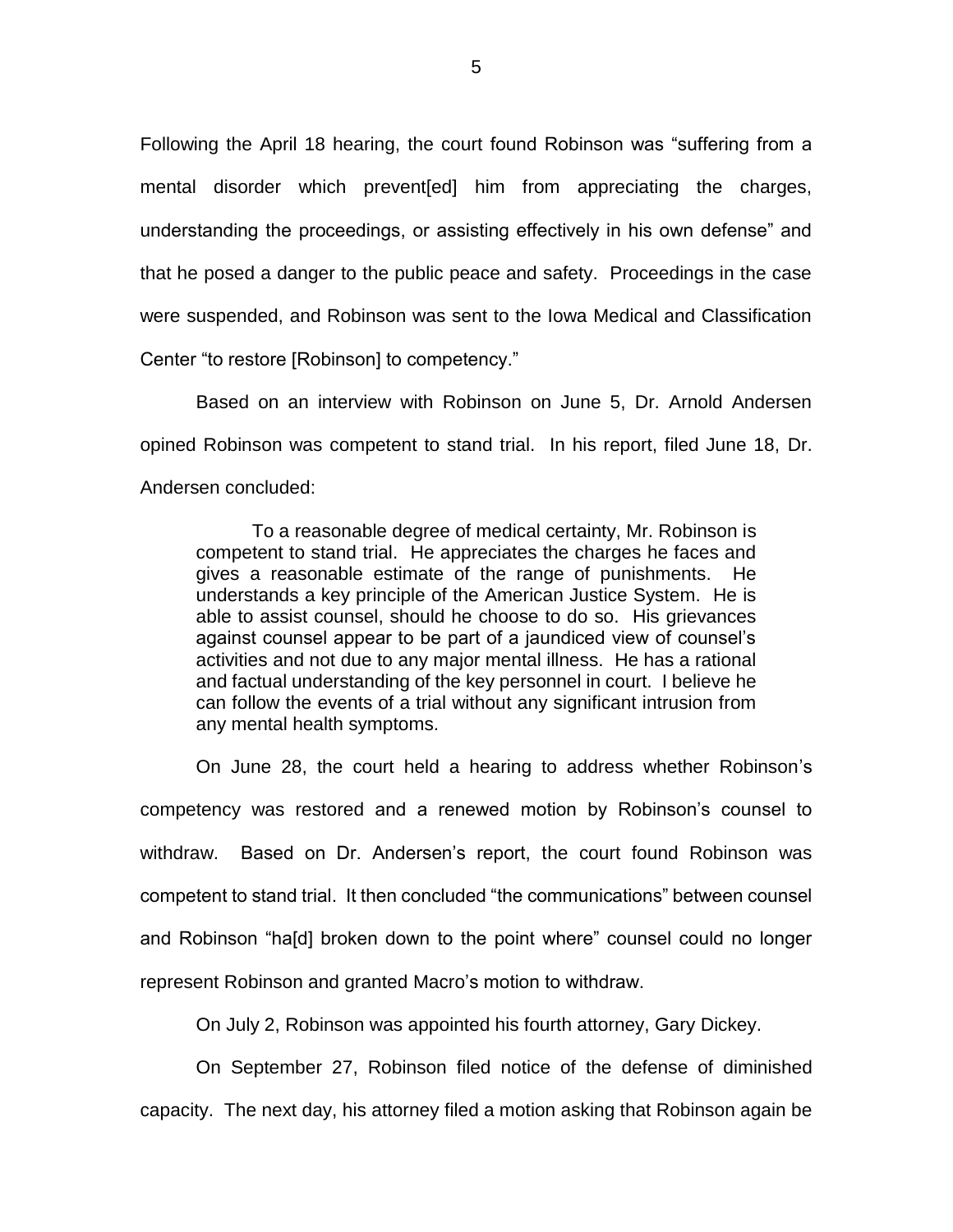evaluated to determine if he was competent to stand trial. Dickey's motion referenced a status conference that took place the day before, during which Robinson accused him of being in a conspiracy with the prosecution. Following an unreported hearing, the court found probable cause Robinson was suffering from a mental disorder that prevented him from standing trial.

Dr. Huston evaluated Robinson on October 10 and, in the report filed

October 16, found him competent to stand trial. Dr. Huston observed:

Mr. Robinson had no difficulty with comprehension or communication in general or regarding his legal situation. He expressed strongly held beliefs about certain aspects of his legal case and the defense he would like [to] make, and voiced frustration about disagreements he has had with his attorney on the matter. An extended discussion about his viewpoint did not reveal delusional thinking or other thought disorder that prevents Mr. Robinson from making rational decisions. He displayed the capacity to recognize and weigh essential information regarding his legal situation in a rational manner. He expressed uncertainty about whether his attorney is willing to try to prove him innocent of his charges, but he said he is "working with him the best I can." He recognized that his attorney does not necessarily have the same viewpoint he has about his legal situation.

At a hearing on October 18, Robinson's attorney stated the court "would be well within its authority to find Mr. Robinson competent and then reset the deadlines in this case." Robinson orally requested a new attorney. Ruling from the bench, the court found Robinson competent to stand trial and granted his request for a new attorney—Robinson's fifth. Christine Branstad was appointed later the same day.

On January 25, 2019, at a hearing scheduled for Robinson to enter a plea, Robinson indicated to the court that he no longer wanted to plead guilty and now wanted to represent himself. The court granted Robinson's motion to remove Branstad as counsel, finding there had been a complete breakdown in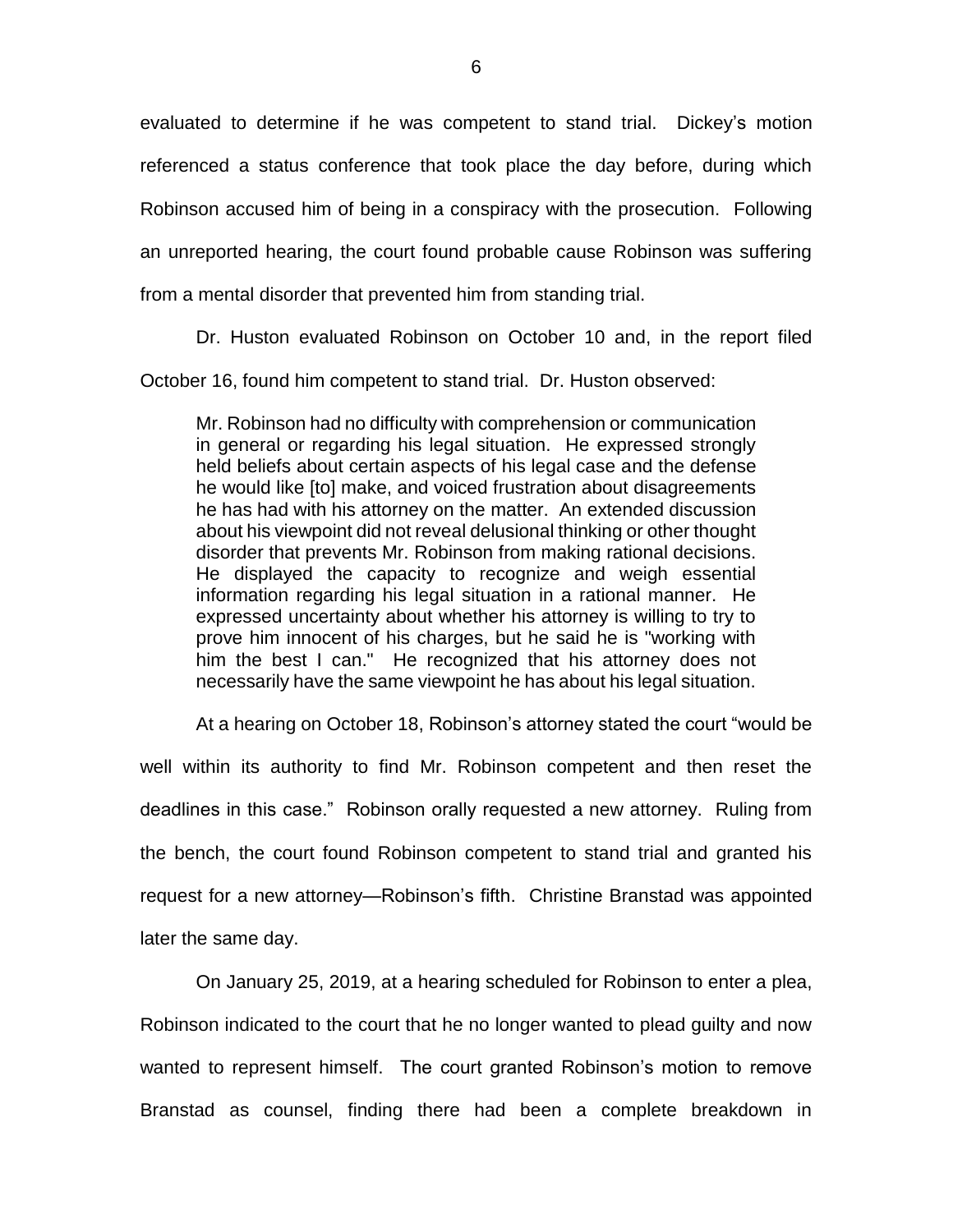communication between the two. After engaging in a colloquy with Robinson, the court also granted Robinson's motion to represent himself and appointed standby counsel to assist him at trial.

A multiple-day jury trial took place from April 15 to April 19. As previously decided, Robinson represented himself with the assistance of standby counsel. Robinson testified in his own defense. During his testimony, he admitted striking, stabbing, choking, and stomping on C.G. on March 9 and 10, 2017. He relied on a defense of diminished capacity and focused on a claimed brain injury in 1996<sup>2</sup> and the mental-health issues he experienced afterward. Other than his testimony, Robinson offered into evidence some reports from his therapist following sessions he attended between June 16, 2016 and March 9, 2017. The therapist's reports suggest Robinson may have diagnoses of generalized anxiety disorder and posttraumatic stress disorder. Robinson did not offer any documentation to support his claimed brain injury or any adverse effects from such an injury.<sup>3</sup>

 $\overline{a}$ 

 $2$  According to Robinson, he "had a surgery in 1996 that caused [him] to die for sixand-a-half minutes." In other words, he maintained that because of a complication with the 1996 surgery, his brain was without oxygen for an extended period, which caused a brain injury. He claimed he improved until 2016, when he underwent surgery to repair his meniscus. According to Robinson, he was given the same anesthesia during the 2016 procedure, which caused further issues. Yet in Robinson's evidence that he offered at trial—the report from his therapist following his June 16, 2016 appointment—Robinson reported his 2016 surgery "had a problem which he explains was at the end in taking out the tube and his throat shut and led to panic, fear and complications." At trial, during cross-examination, Robinson agreed that the 2016 surgery "[went] to [his] anxiety" and was "not a brain injury."

<sup>&</sup>lt;sup>3</sup> We recognize Robinson made comments to his therapist about the surgeries and claimed brain injury, which were in the therapist's reports, but we distinguish reports based on his claims with other, more objective reports.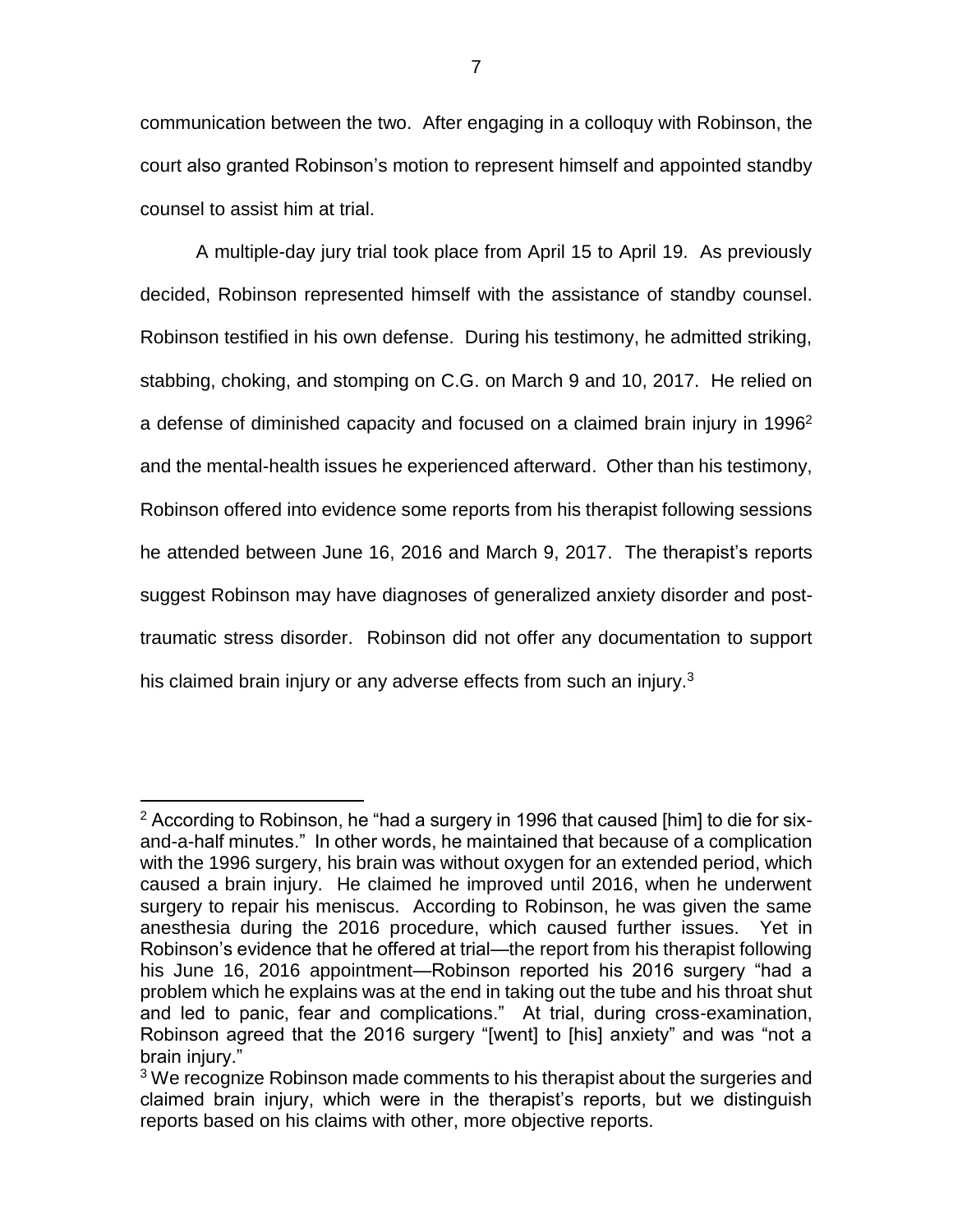The jury convicted Robinson as charged. He was sentenced to a total indeterminate sentence not to exceed thirty-five years. He appeals.

# **II. Discussion.**

 $\overline{a}$ 

# **A. Fair Cross Section.**

"The Sixth Amendment to the United States Constitution provides that '[i]n all criminal prosecutions, the accused shall enjoy the right to a speedy and public trial, by an impartial jury of the State and district wherein the crime shall have been committed.'" *State v. Plain*, 898 N.W.2d 801, 821 (Iowa 2017) (quoting U.S. Const. amend. VI) (alteration in original). "The right to an impartial jury entitles the criminally accused to a jury drawn from a fair cross-section of the community." *Id.*  (citing *Taylor v. Louisiana*, 419 U.S. 522, 530 (1975)). Here, Robinson argues his right was violated because African Americans were underrepresented in the makeup of the jury pool when compared to the population in Polk County—where Robinson's trial took place.

But, as the State argues, Robinson waived his fair cross-section claim. During voir dire, Robinson initially objected, raising "the issue of the lack of African American people on the jury" and specifying he was relying on *Plain* for his objection. The court considered Robinson's objection and then decided to take a break in the proceedings to get information from the jury clerk about the makeup of the entire jury pool.<sup>4</sup> After a recess, the court stated on the record that it learned

<sup>&</sup>lt;sup>4</sup> A jury pool is "the sum total of prospective jurors reporting for service." lowa Code § 607A.3(6) (2019). Whereas a jury panel "means those jurors drawn or assigned for service to a courtroom, judge, or trial." *Id.* § 607A.3(10). While Robinson's objection seemed to stem from the lack of African Americans on his jury panel, the trial court correctly recognized a fair cross-section involves claims of systemic exclusion of a distinctive group from a *jury pool*. *See State v. Williams*,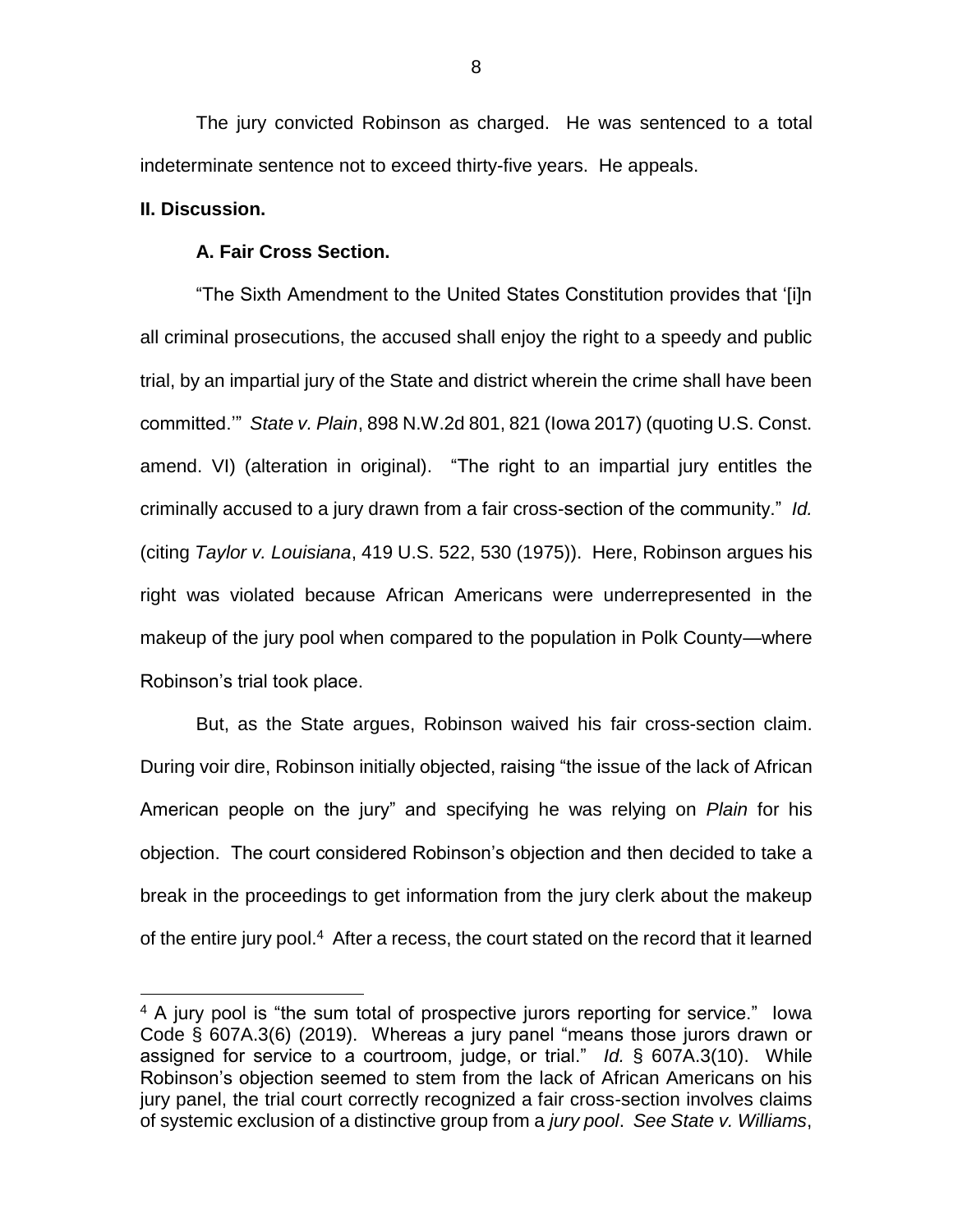there were "256 jurors who were called down to Polk County today" and thirteen of those 256 identified as African American. The court opined the pool was "legally sufficient" and offered to "add some people from another panel that aren't selected for that jury" to make Robinson's panel "at least somewhat inclusive of African Americans." Robinson agreed, and the court took another recess to wait for jury selection to be completed in another courtroom. Eventually, thirteen other potential jurors were added to Robinson's jury panel. The court then asked Robinson, "Does that resolve your concerns or do you have any requests that you would like to make?" Robinson responded, "Not at this time, Your Honor," and voir dire continued without further objection.

Here, Robinson raised a fair cross-section challenge to the court, and the court provided him with a remedy. Afterward, Robinson was given another chance to weigh in and he acquiesced. In doing so, he waived his right to assert a fair cross-section challenge on appeal. *See State v. Spiker*, 2021 WL 377120, at \*5 (Iowa Ct. App. Feb. 3, 2021) ("After a party objects, a 'subsequent affirmative act amounting to an express or implied assent . . . ' waives that objection." (quoting *State v. Schmidt*, 312 N.W.2d 517, 518 (Iowa 1981)); *State v. Escobedo*, 573 N.W.2d 271, 277 (Iowa Ct. App. 1997) ("Nearly all error, including jury irregularities, may be waived."); *see also State v. Sage*, 162 N.W.2d 502, 504 (Iowa 1968) ("A party to a criminal proceeding cannot assume inconsistent

 $\overline{a}$ 

<sup>929</sup> N.W.2d 621, 630 (Iowa 2019) ("For Sixth Amendment purposes, the defendant must . . . show that the percentage of the group in the jury pool is less than [the] expected percentage by at least two standard deviations. Pools may be aggregated, so long as pools closer in time to the trial date are not omitted when earlier pools are included." (citations omitted)).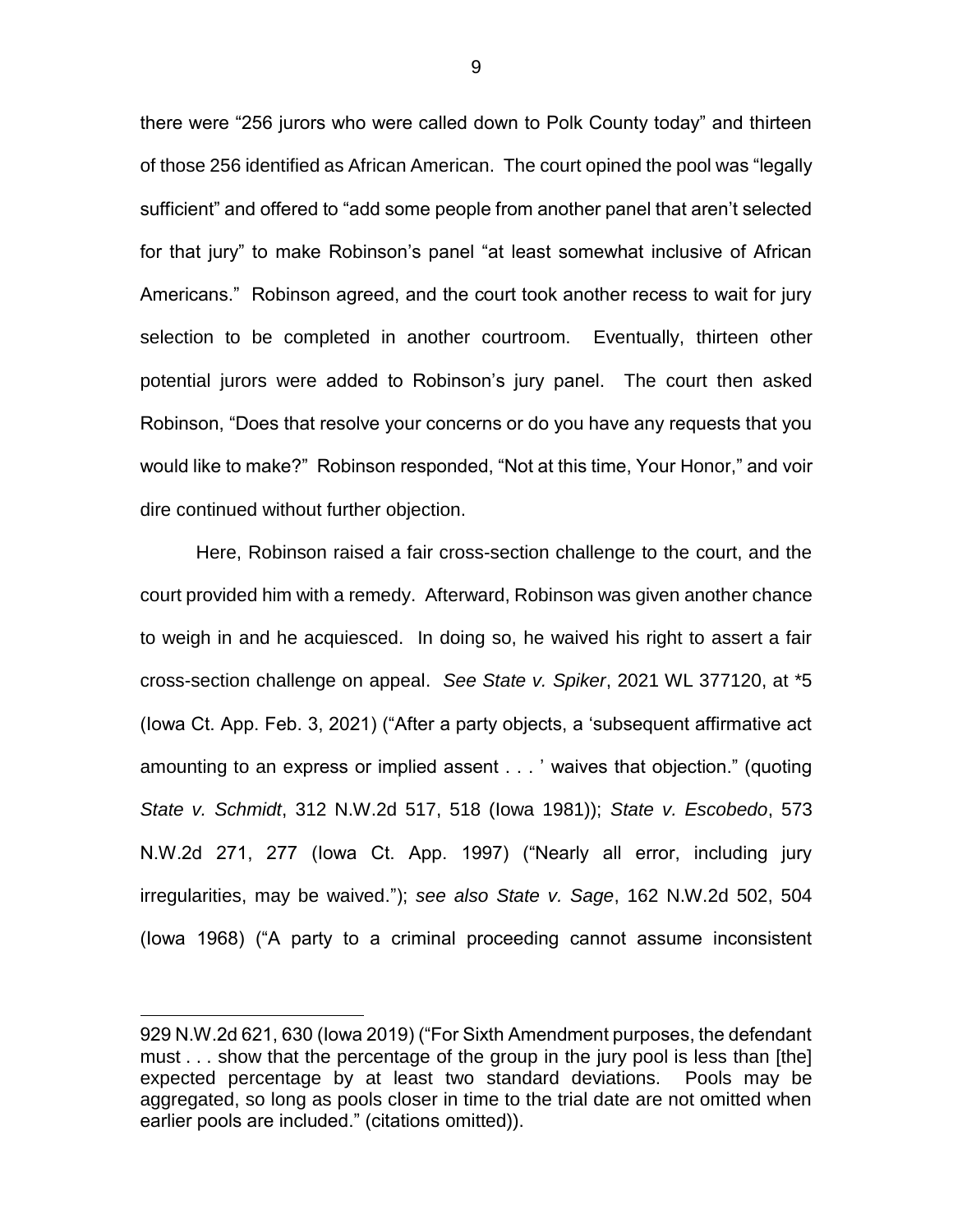positions in the trial and appellate courts and, as a general rule, will not be permitted to allege an error in which he himself acquiesced, or which was committed or invited by him." (citation omitted)). We do not consider this further.

### **B. Competency.**

 $\overline{a}$ 

Next, Robinson claims he was not competent to stand trial or execute the waiver of his right to counsel. He maintains his counsel breached essential duties when they failed to object to the court's determinations he was competent to stand trial (in June and October 2018) and the court's acceptance of his waiver of counsel (in January 2019). $5$ 

We review claims of ineffective assistance de novo. *State v. Tate*, 710 N.W.2d 237, 239 (Iowa 2006). To succeed on his claim, Robinson has the burden to prove by a preponderance of the evidence both that (1) his counsel failed to perform an essential duty, and (2) prejudice resulted. *See id.* at 240. Counsel is required "to exercise reasonable diligence in deciding whether an issue is 'worth raising.'" *State v. Westeen*, 591 N.W.2d 203, 210 (Iowa 1999) (citation omitted). "In accord with these principles, we have held that counsel has no duty to raise an issue that has no merit." *State v. Dudley*, 766 N.W.2d 606, 620 (Iowa 2009). "We can reach an ineffective-assistance-of-counsel claim on a direct appeal if the record is sufficient to reach it."<sup>6</sup> *State v. Harris*, 919 N.W.2d 753, 754 (Iowa 2018).

<sup>5</sup> While Robinson was not required to raise these issues under a claim of ineffective assistance, *see State v. Lucas*, 323 N.W.2d 228, 232 (Iowa 1982), he chose to bring them that way, and our review is informed by the claims he actually raised on appeal.

<sup>6</sup> Disposition was entered against Robinson in June 2019, before Iowa Code section 814.7 (Supp. 2019) took effect. *See State v. Damme*, 944 N.W.2d 98, 104 n.1 (Iowa 2020) (reiterating the "date of the *judgment* being appealed controls the applicability" of the amended legislation).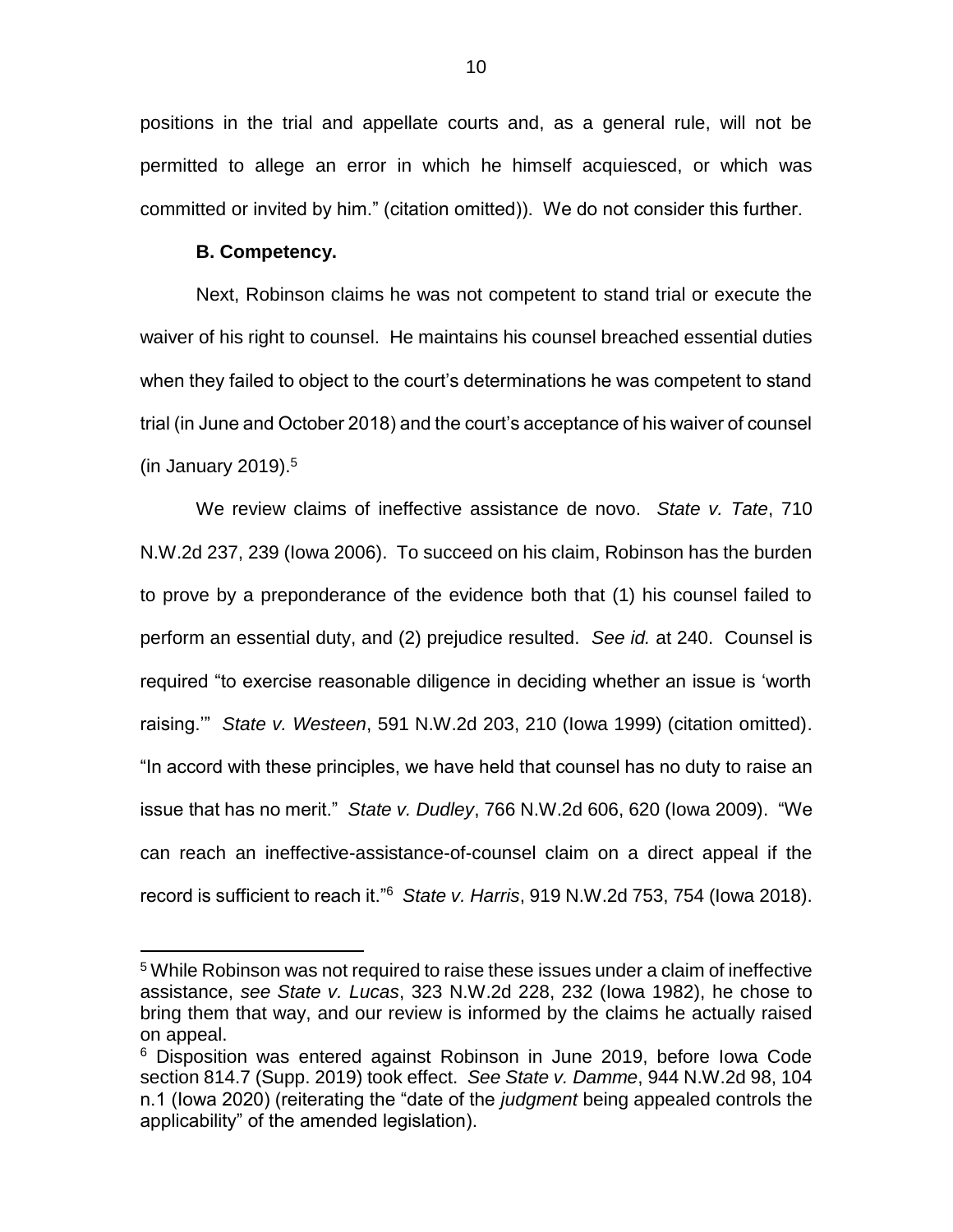But "[o]nly in rare cases will the trial record alone be sufficient to resolve the claim on direct appeal." *Tate*, 710 N.W.2d at 240. "If the record is insufficient to allow for a review on direct appeal, we do not reach the issue on direct appeal and allow the defendant to raise the claim in a separate postconviction-relief action." *Harris*, 919 N.W.2d at 754.

### **1. Competency to Stand Trial.**

"The trial of an incompetent defendant in a criminal matter violates the defendant's due process rights as guaranteed by the Fourteenth Amendment to the United States Constitution." *State v. Lyman*, 776 N.W.2d 865, 871 (Iowa 2010), *overruled on other grounds by Alcala v. Marriott, Int'l, Inc.*, 880 N.W.2d 699, 708 (Iowa 2016). "[T]he test for competence to stand trial is whether the defendant has 'sufficient present ability to consult with his lawyer with a reasonable degree of rational understanding . . . and . . . a rational as well as factual understanding of the proceedings against him.'" *State v. Einfeldt*, 914 N.W.2d 773, 778–79 (Iowa 2018) (quoting *Dusky v. United States*, 362 U.S. 402, 402 (1960)).

"There is a presumption that a defendant is competent to stand trial." *State v. Reiflin*, 558 N.W.2d 149, 152 (Iowa 1996), *overruled on other grounds by Lyman*, 776 N.W.2d at 871. But when there is a question of the defendant's competency, there is a procedural mechanism to have the competency evaluated. *See Einfeldt*, 914 N.W.2d at 779; *see also* Iowa Code § 812.3(1). As here, when counsel raises the issue of the defendant's competency, "the court shall suspend further proceedings and determine if probable cause exists to sustain the allegations." Iowa Code § 812.3(1). Then,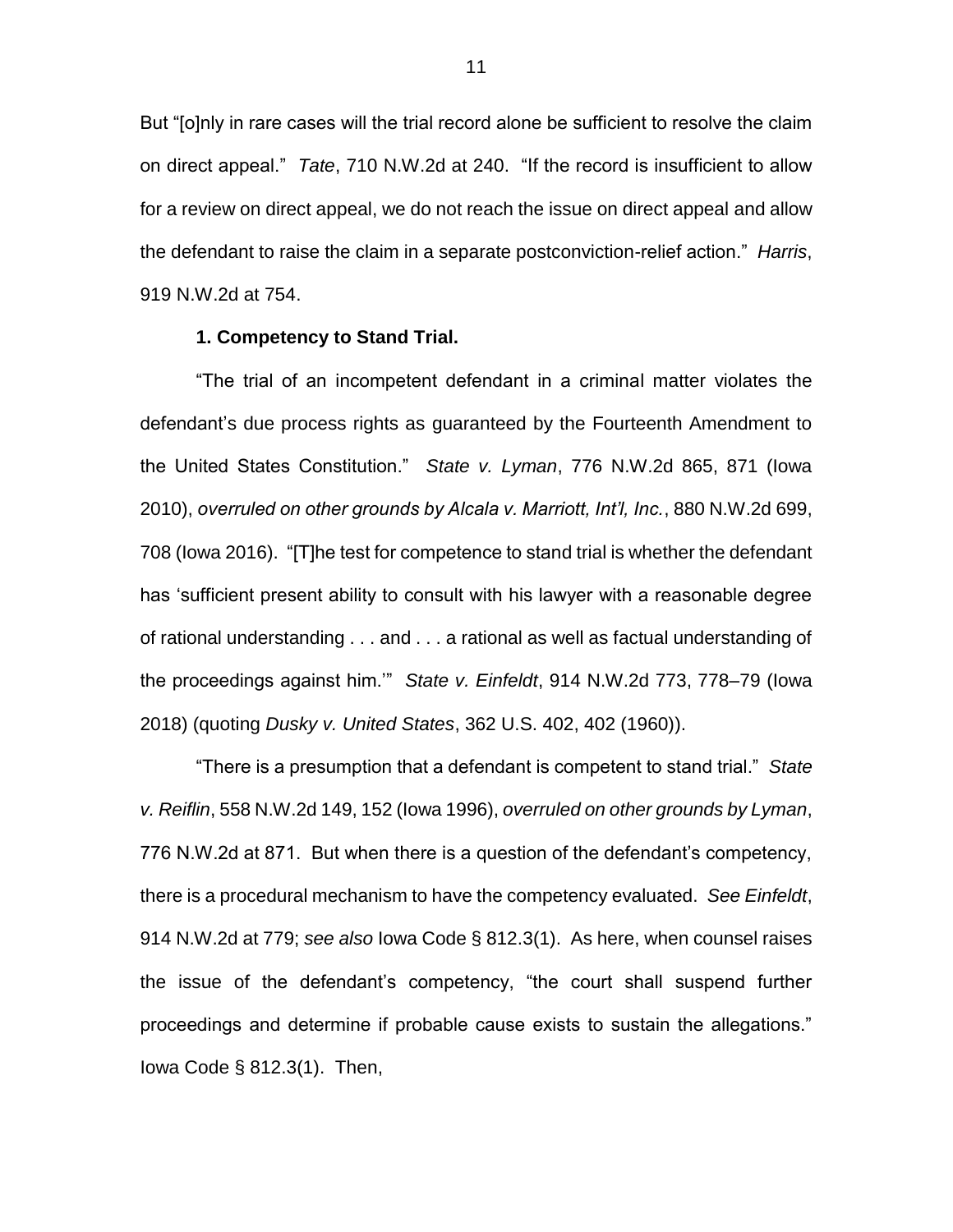[u]pon a finding of probable cause sustaining the allegations, the court shall suspend further criminal proceedings and order the defendant to undergo psychiatric evaluation to determine whether the defendant is suffering from a mental disorder which prevents the defendant from appreciating the charge, understanding the proceedings, or assisting effectively in the defense.

*Id.* § 812.3(2). Afterward, at the competency hearing, the court "shall receive all relevant and material evidence offered at the hearing . . . includ[ing] the psychiatric evaluation." *Id.* § 812.5. "If the court finds the defendant is competent to stand trial, the court shall reinstate the criminal proceedings." *Id.* § 812.5(1).

This process twice happened in Robinson's underlying trial. Robinson's third attorney, Macro, and his fourth attorney, Dickey, asked the court to evaluate whether Robinson was competent to stand trial (in April and September 2018, respectively). At their requests, Robinson was evaluated by mental-health professionals. In the first instance, Dr. Huston found Robinson competent but then, after speaking further with Macro, changed his opinion and gave Robinson a provisional diagnosis of delusional disorder. Robinson then spent about six weeks at the Iowa Medical and Classification Center before Dr. Andersen opined, to a reasonable degree of medical certainty, that Robinson was competent to stand trial. Following this report, the court held a hearing on the issue and found that Robinson's competence had been restored. About three months later, Dickey asked the court to again evaluate Robinson's competence to stand trial. Robinson was evaluated again—this time by Dr. Huston, who opined Robinson was competent. Upon receiving this report and holding another hearing, the court concluded Robinson was competent to stand trial.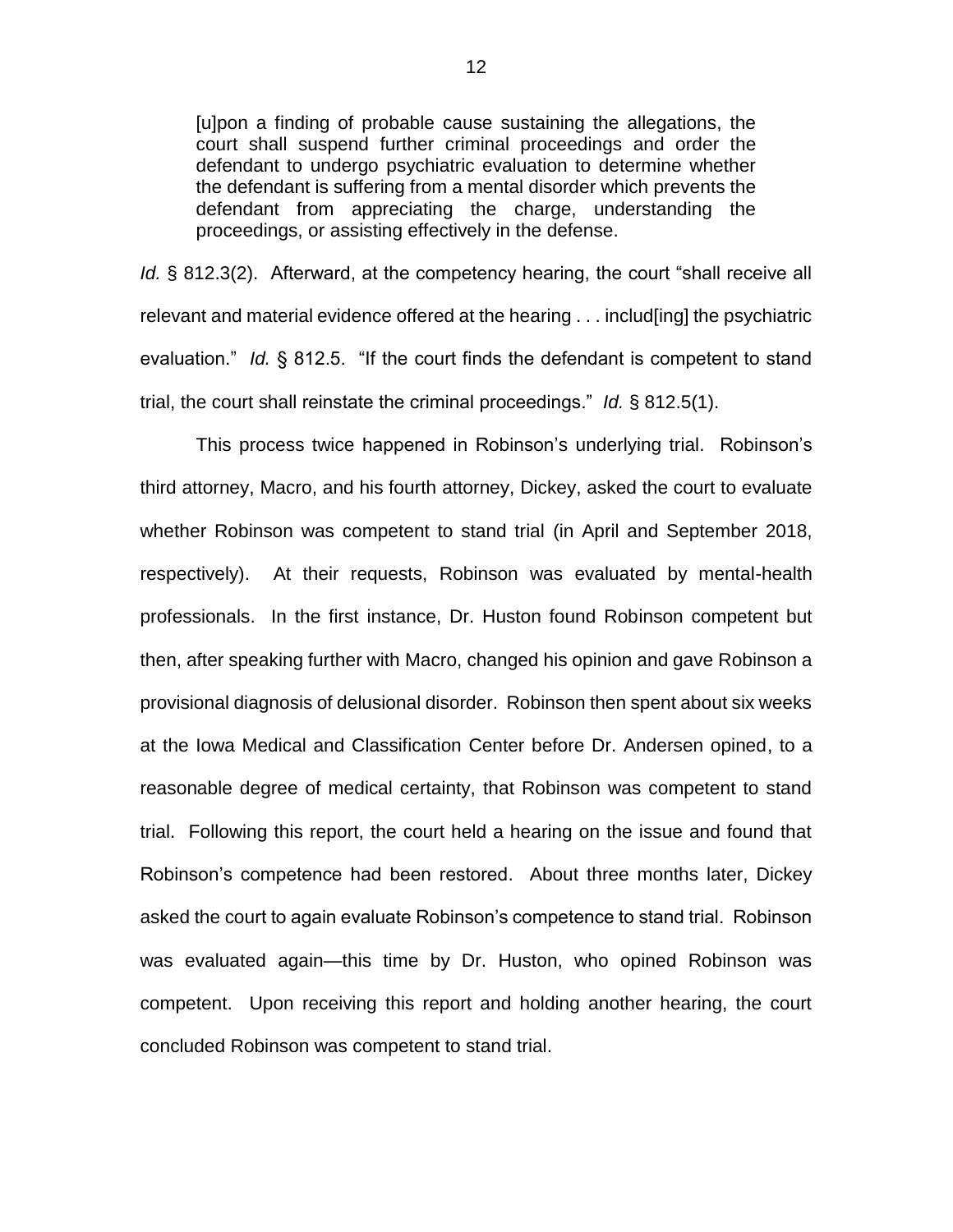As we understand Robinson's claim of ineffective assistance, he asserts that Macro and Dickey breached essential duties when they failed to object to the court's conclusion that Robinson was competent to stand trial following competency evaluations by mental-health professionals who gave that opinion. Reciting conspiracy comments he made throughout the proceedings, Robinson argues the diagnosis of delusional disorder that once provided the basis for an incompetency finding existed during the entire pendency of the proceedings. Robinson insists his attorneys should have raised these concerns, but even more, investigated Robinson's theories related to his mental-health condition.

But counsel only has a duty to raise objections that have merit. While Robinson continued making claims his various counsel were against him and refused to pursue the defense he wanted to put forth, we know that at least some of these facts were known to Dr. Huston and Dr. Andersen, who both issued reports opining Robinson was competent. In June, Dr. Andersen noted Robinson's "grievances against counsel appear to be part of a jaundiced view of counsel's activities and not due to any major mental illness." And Dr. Huston's October report referenced that:

[Robinson] expressed strongly held beliefs about certain aspects of his legal case and the defense he would like [to] make, and voiced frustration about disagreements he has had with his attorney on the matter. An extended discussion about his viewpoint did not reveal delusional thinking or other thought disorder that prevents Mr. Robinson from making rational decisions. He displayed the capacity to recognize and weigh essential information regarding his legal situation in a rational manner. He expressed uncertainty about whether his attorney is willing to try to prove him innocent of his charges, but he said he is "working with him the best I can." *He recognized that his attorney does not necessarily have the same viewpoint he has about his legal situation.*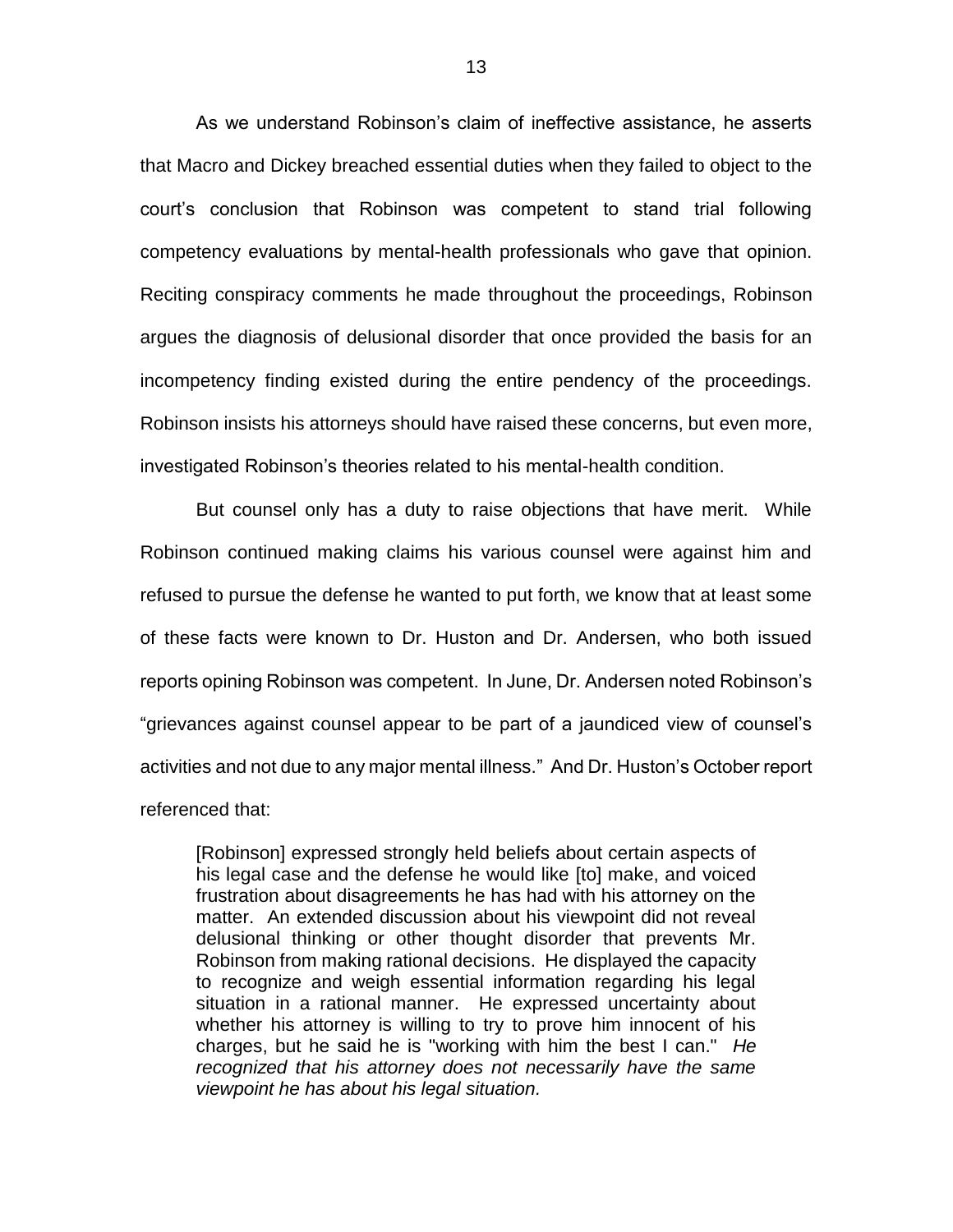(Emphasis added). Still, both professionals weighed this information with the other information they gleaned during their evaluations of Robinson and opined he was competent. The district court, who also interacted with Robinson, was clearly persuaded by the opinions of the mental-health professionals. "[O]nce a court finds a defendant is competent to stand trial the presumption of competency continues unless and until the defendant produces new evidence to the contrary." *Lyman*, 776 N.W.2d at 874, *overruled on the other grounds by Alcala*, 880 N.W.2d at 708. And we cannot find that, but for counsel's lack of objection, the court would have determined Robinson lacked competence to stand trial. In sum, because Robinson's demeanor and actions remained consistent throughout the proceedings—from the times he was found to be competent in June and October up through trial—we cannot say an objection by counsel to the court's finding of competence to stand trial would have been successful. So counsel did not breach a duty by not objecting.

#### **2. Waiver of Counsel.**

Likewise, Robinson points to the silence of his attorney, when his counsel failed to object to Robinson's waiver of counsel, as breach of an essential duty under the ineffective assistance framework. Robinson maintains he was not competent to execute the waiver of counsel so it was not knowing, intelligent, and voluntary. *See Hannan v. State*, 732 N.W.2d 45, 52 (Iowa 2007) ("A proper waiver must be voluntary, knowing, and intelligent.").

"A defendant's constitutional right to counsel is effective until waived." *Id.* "Because [Robinson's] stand-by counsel at trial is not equivalent to representation and does not cure an improper waiver, [Robinson's] right to counsel was violated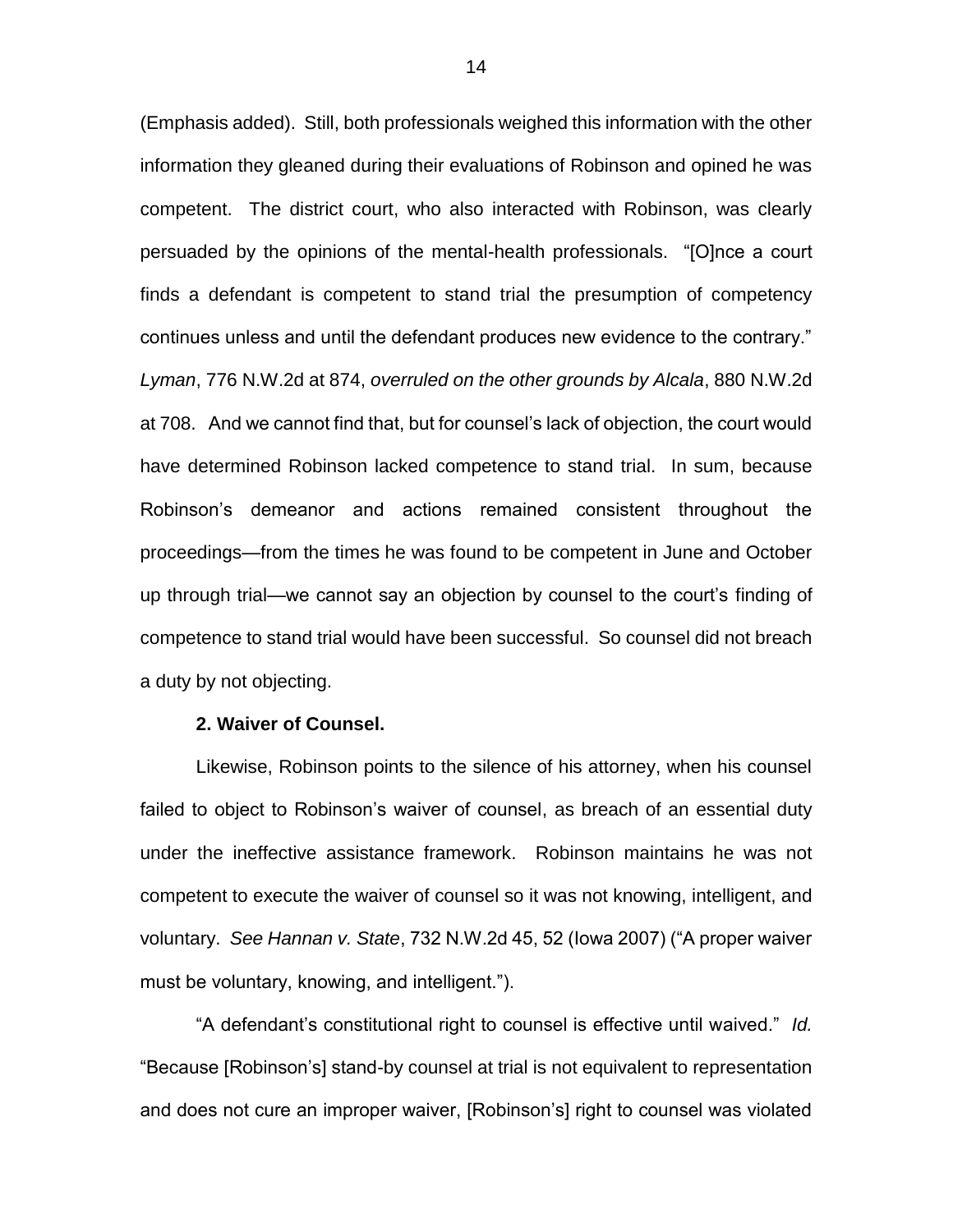unless he properly waived it." *Id.* And "the Constitution *permits* States to insist upon representation by counsel for those competent enough to stand trial under *Dusky* but who still suffer from severe mental illness to the point where they are not competent to conduct trial proceedings by themselves." *Indiana v. Edwards*, 554 U.S. 164, 178 (2008) (emphasis added). But, since the United States Supreme Court took this new position, our supreme court has not enunciated a higher standard to represent oneself. *See Godinez v. Moran*, 509 U.S. 389, 398 (1993) ("[W]e reject the notion that competence to plead guilty or to waive the right to counsel must be measure by a standard that is higher than (or even different from) the *Dusky* standard."); *see also State v. Rater*, 586 N.W.2d 655, 660 (Iowa 1997) ("Competency to stand trial is judged by the same standard as competency to waive the right to counsel." (citing *Godinez*, 509 U.S. at 400).

Robinson asserts the waiver was not voluntary when he held the belief that he had to represent himself because all of his defense attorneys were dishonest, were working against him, and were conspiring with the prosecution and district court to protect one of his former attorneys, who now was a judge. Our record on this appeal shows that even after raising the paranoia expressed towards counsel in April 2018, Dr. Huston later confirmed Robinson's competence to stand trial in October. And, during the trial, Robinson showed himself to be articulate through his opening and closing, robustly cross-examined of witness, and exhibited he understood basic concepts of his defense during his testimony and throughout the process.

Although a finding of mental competence to stand trial does not always equate to mental competence to conduct a trial, here, we use the same record on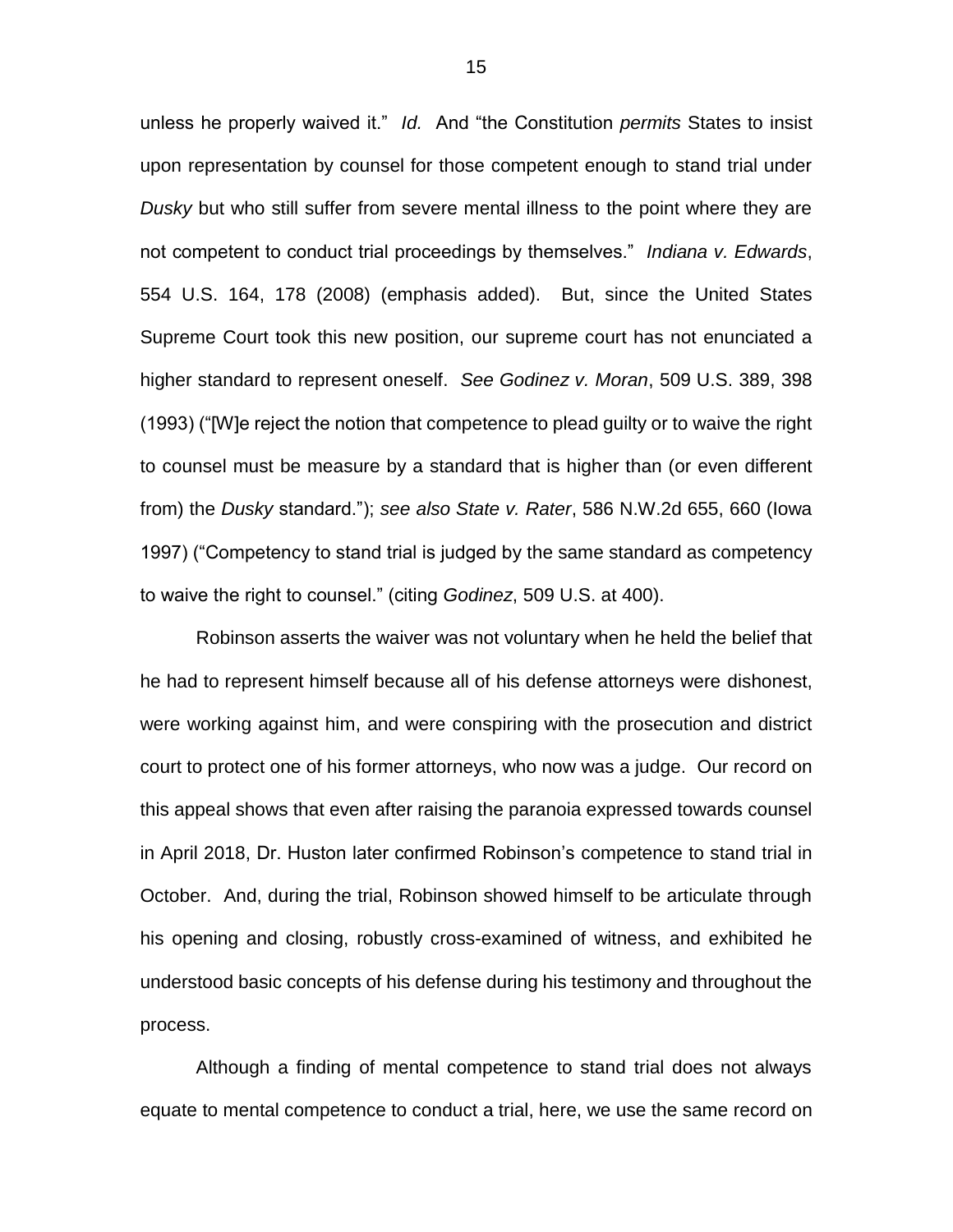competency to address Robinson's competence to waive the right to counsel. Likewise, the court engaged in an extensive colloquy with Robinson about his choice to represent himself. "We will assume without deciding that the standard to establish competency to represent oneself differs from the standard to establish competency to stand trial, in that competency to self-represent also requires a showing of competency to present a defendant without the help of counsel." *State v. Campbell*, No. 16-0550, 2017 WL 2464070, at \*6 (Iowa Ct. App. June 7, 2017) (holding the defendant's understanding of the process and the charges and his belief he was competent provided support for a waiver that was knowingly and intelligently made). Such was the case for Robinson. As we already said, "once a court finds a defendant is competent to stand trial the presumption of competency continues unless and until the defendant produces *new evidence* to the contrary." *Lyman*, 776 N.W.2d at 874, *overruled on the other grounds by Alcala*, 880 N.W.2d at 708 (emphasis added). And because Robinson does not point to any new evidence to support a finding of incompetence after the October 2018 determination and the point he waived his right to counsel in January 2019, we cannot say an objection by counsel to Robinson's waiver would have been successful.

Robinson's claims of ineffective assistance fail.

#### **C. For-Cause Strike.**

Robinson moved to strike prospective juror P.K. for cause, and the district court denied his motion. He appeals that ruling, arguing the district court abused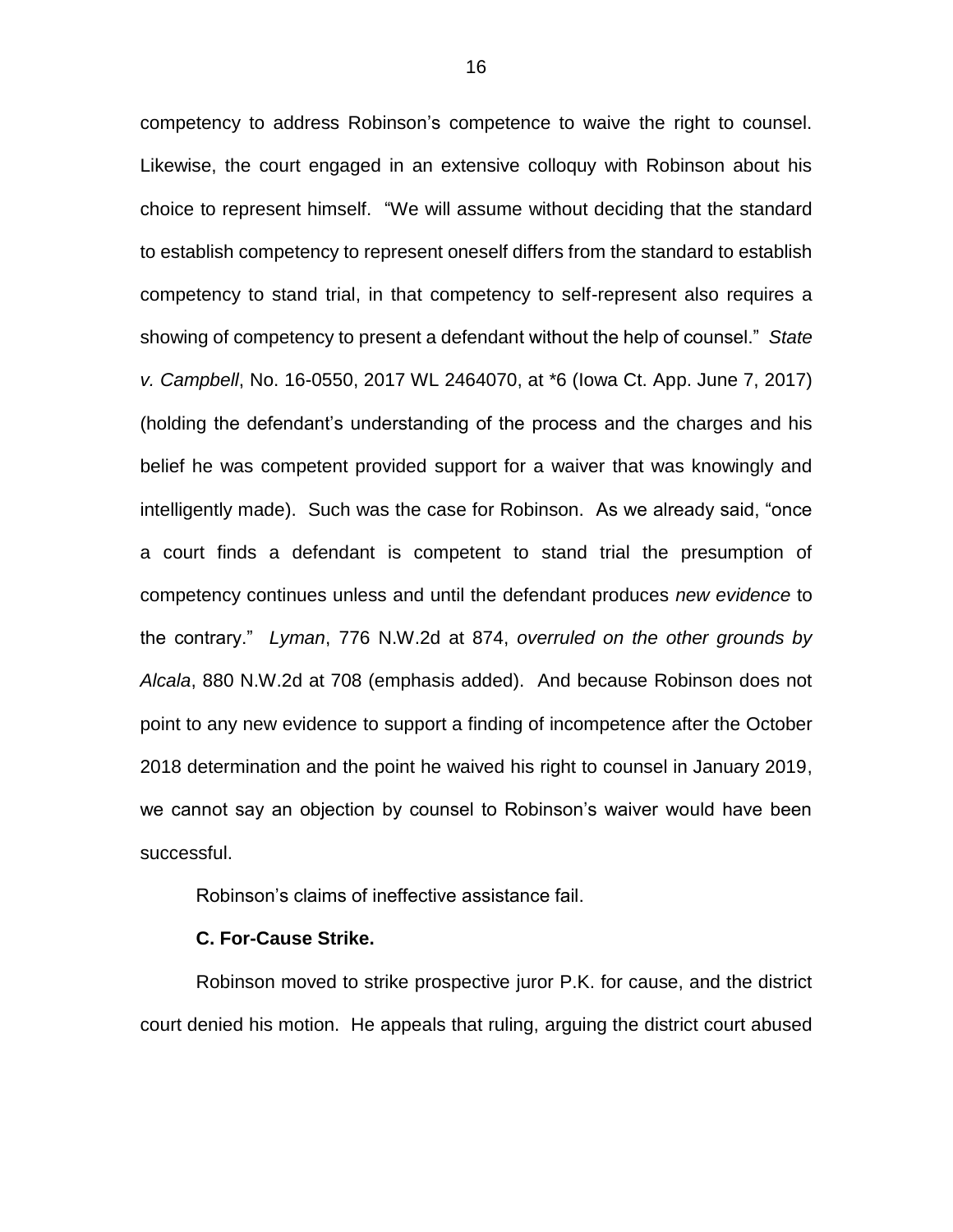its discretion.<sup>7</sup> *See State v. Jonas*, 904 N.W.2d 566, 571 (Iowa 2017) ("We review the district court's rulings on challenges to potential jurors for causes for abuse of discretion.").

Iowa Rule of Criminal Procedure 2.18(5)(k) allows the State or the defendant to challenge for cause if the potential juror has "formed or expressed

such an opinion as to the guilt or innocence of the defendant as would prevent the

juror from rendering a true verdict upon evidence submitted on the trial." Here,

P.K. revealed on his juror questionnaire that he had been a victim of a crime. When

asked about it, P.K. said he had been assaulted in a restaurant in 2002. Away

from the other prospective jurors, the following exchange took place:

PROSECUTOR: And what I'm trying to find out is: Do you have any concerns about being a victim of an assault yourself? Do you have any concerns about your ability to be fair and impartial in this case?

P.K.: Absolutely.

PROSECUTOR: You do have concerns about that? P.K.: Yeah.

PROSECUTOR: So talk to me about that.

P.K.: I mean, I guess my concern would be that I don't know that I can be, you know, impartial to having been a victim of a situation like that.

PROSECUTOR: Okay. Let me do it a little bit differently. Obviously, there's no right or wrong answers. We're trying to figure out how you feel about something. Just be honest with us. Okay? As Mr. Robinson sits here right now, he is presumed innocent; right?

P.K.: Sure.

 $\overline{a}$ 

PROSECUTOR: Okay. He's been alleged to have committed an assault-type crime. Are you telling us that you don't believe that you'll be able to afford him that presumption of innocence because of the personal circumstances that you've gone through?

P.K.: I mean, I guess I would have to hear the story and the facts; right? So—

<sup>&</sup>lt;sup>7</sup> In passing, Robinson also claims his right to due process and his right to have his guilt determined by an impartial jury were violated. Robinson does not develop his constitutional claims, so we review his challenge on appeal only as it pertains to whether his for-cause challenge should have been granted under rule 2.18(5)(k).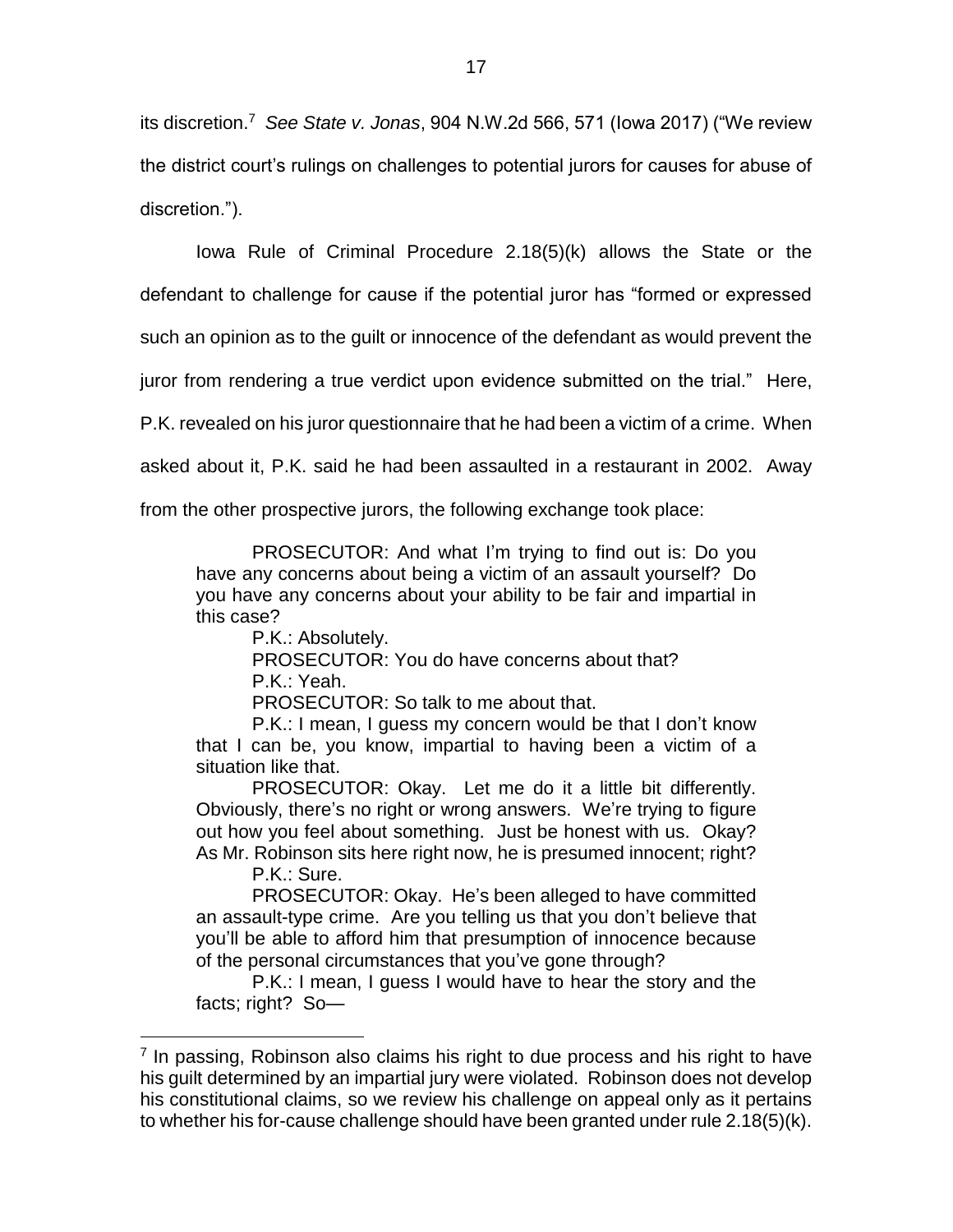PROSECUTOR: Would you be willing—well, do you believe that you could actually set aside what you went through as a victim and try to make a decision based solely on what you hear in the courtroom?

P.K.: Maybe.

PROSECUTOR: Okay. Your Honor, I have no additional questions for this juror.

THE COURT: Mr. Robinson, do you have any questions?

ROBINSON: Sure. Do you have any African-American friends?

P.K.: Do I?

ROBINSON: Uh-huh.

P.K.: Yes.

ROBINSON: How often do you spend time with them?

P.K.: Well, not very often because they live in other states, and I recently moved here so I haven't seen them in quite a while.

ROBINSON: Okay. You said that you feel like you can be objective in this situation?

P.K.: Maybe. I would have to hear the story to what happened. I mean, I-I don't know what the case is or what's going on, so—

ROBINSON: Okay. Can we have him struck for cause? THE COURT: [Prosecutor]?

PROSECUTOR: Your Honor, I believe that the best argument the defendant would be making is under 2.18(5), specifically sub k, a juror forming or expressing such an opinion as to the guilt or innocence of the defendant. And I don't believe that's what this juror has done at this point. I think the juror has made it clear that he will make attempts, that his prior experience kind of forged who he is, and that he may have some concerns about it, but he understands the presumption of innocence and hasn't expressed an opinion.

THE COURT: Yeah. [P.K.] let me just follow up with you. What happened with you was a significant event in your life, it sounds like, is that fair to say?

P.K.: Yeah. And just to be, I guess, candid with why I have reservations about it, I guess is because in my case I don't feel like there was due diligence towards the other side. You know, there was the detective that was assigned to the case. He had murder cases and other things going on, so my case was pushed to the bottom, so it was never closed.

THE COURT: Okay. So you don't feel that you got the full attention of law enforcement?

P.K.: I absolutely did not. I absolutely didn't.

THE COURT: So when you talk about being concerned that you would be fair and impartial, would that—do you think it would favor the State or do you think it would favor the defendant, or do you—can you tell us?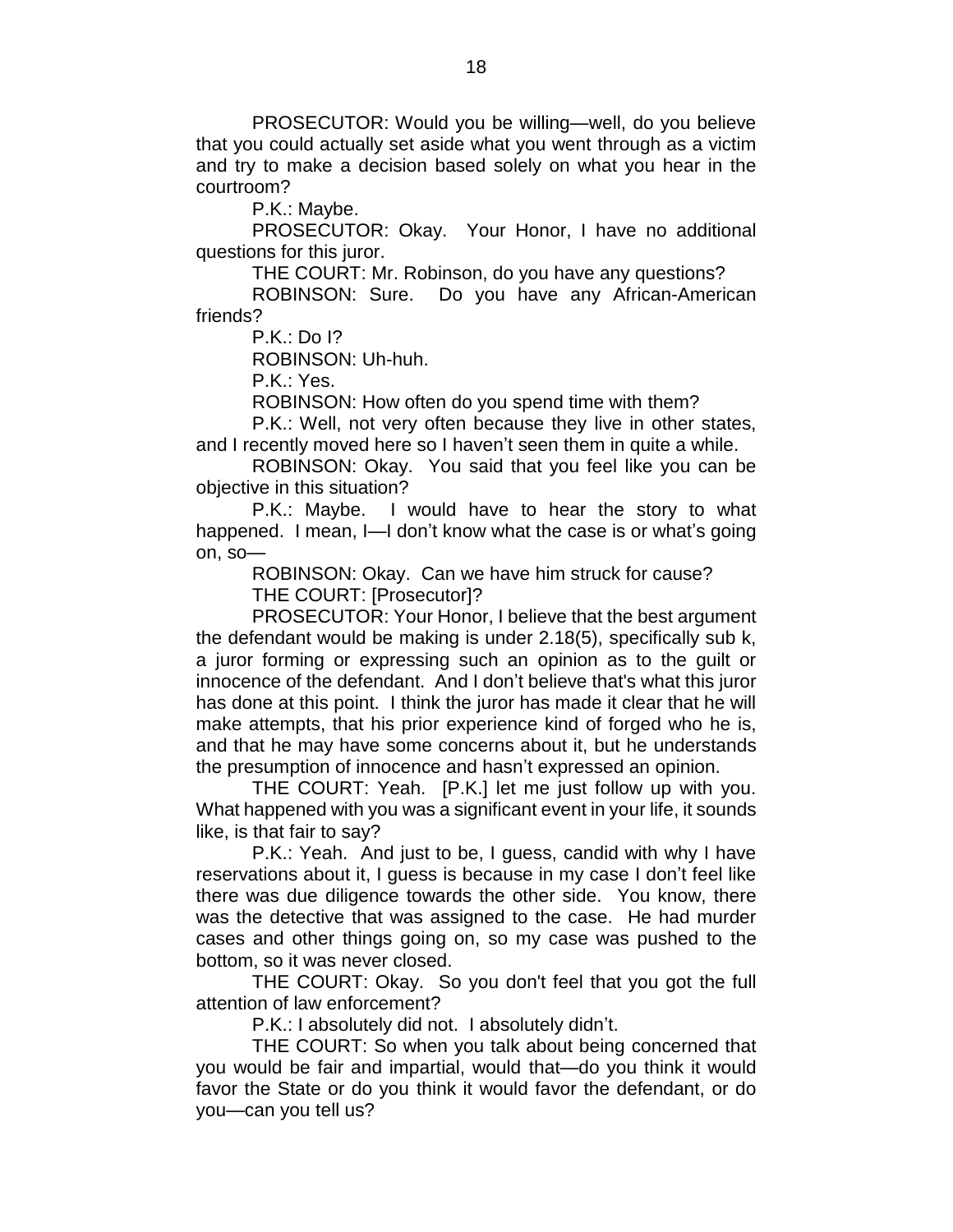P.K.: I don't know. It—I've just never been a part of a jury before, so I can't honestly say, you know, how it would go. I mean, I would like to think that I would be fair and reasonable, but I don't know.

THE COURT: You talked about needing to hear the story. That's what trials are all about, each party having the opportunity to tell you what they believe the facts regarding these allegations are. Do you think that you would be able to listen to those and reason through those and make a decision that was based upon the evidence in the case and then based upon the legal instructions that I ultimately would give to the jury?

P.K.: I mean, I believe I'm pretty reasonable.

THE COURT: All right. I'm going to deny the request to strike at this point in time. I think [P.K.] has given us enough information that he could be fair and impartial in this case. So I'm going to deny that request.

After the court denied Robinson's request to strike P.K. for cause, P.K. returned to

the jury panel and ultimately sat on the jury—neither the State nor Robinson used

a preemptive strike on P.K.

Even if we concluded on this record that the district court abused its

discretion in failing to disqualify to P.K. from serving on the jury, the resolution of

Robinson's claim on appeal hinges on the question of prejudice. *See Jonas*, 904

N.W.2d at 575–76. Robinson maintains we should presume prejudice. *See id.* at

576 ("For many years, our caselaw in Iowa provided that error in denying a

challenge to a potential juror for cause was presumed to be prejudicial under state

law."). But that is no longer the rule. Rather,

in order to show prejudice when the district court improperly refuses to disqualify a potential juror under Iowa Rule of Criminal Procedure 2.18(5)(k) and thereby causes a defendant to expend a peremptory challenge under rule 2.18(9), the defendant must specifically ask the court for an additional strike of a particular juror after his peremptory challenges have been exhausted. Where the defendant makes such a showing, prejudice will then be presumed.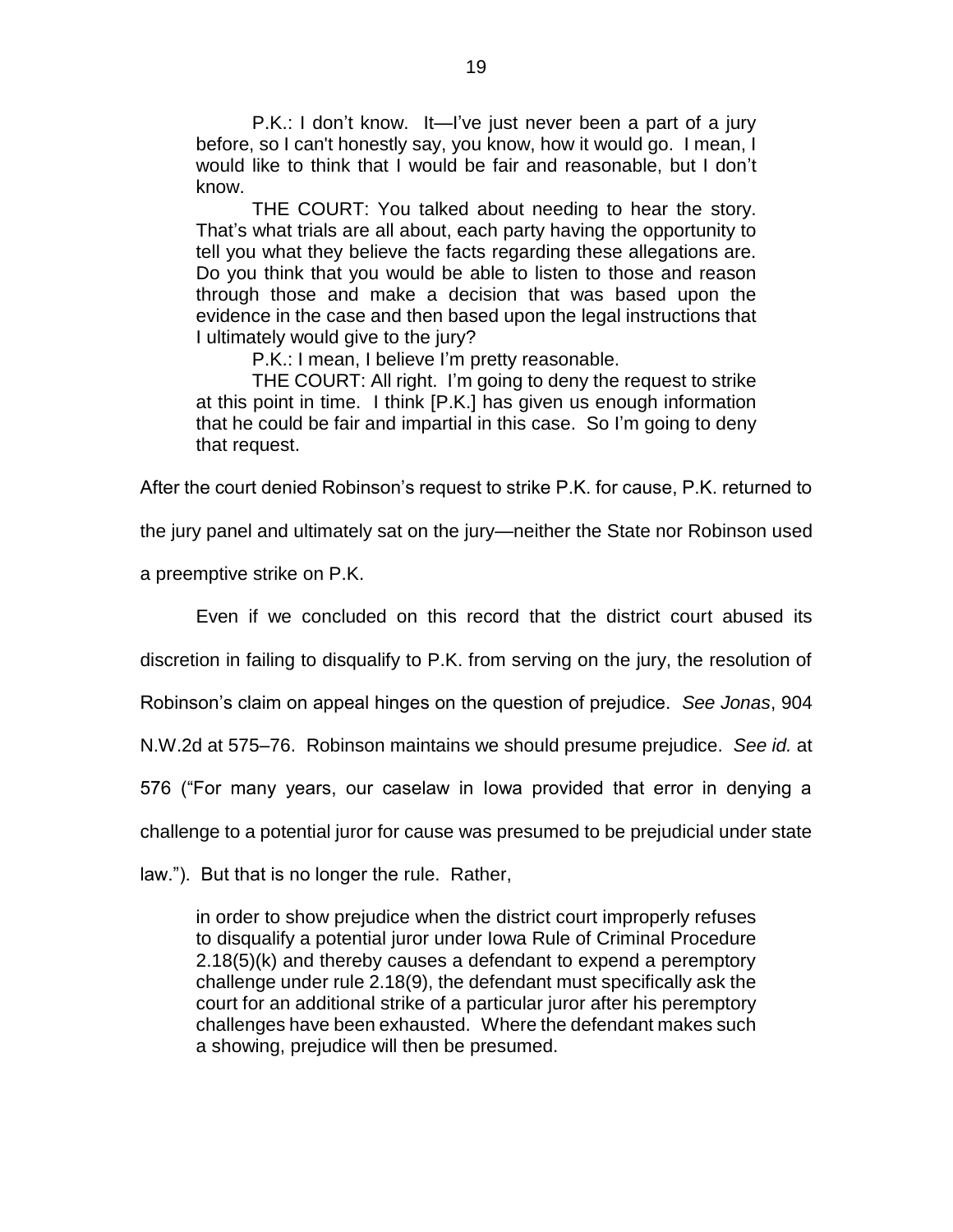*Id.* at 583. This "approach discourages a defendant who is satisfied with a jury notwithstanding a judicial error in failing to strike a potential juror for cause from engaging in a sandbagging approach of awaiting the results of a jury verdict before crying foul." *Id.* "It also tends to avoid another sandbagging scenario where the defense leaves an unqualified juror on the panel, awaits the verdict, and then appeals." *Id.* 

Here, not only did Robinson not request an additional peremptory strike, he did not even use a peremptory strike to keep P.K. from serving on the jury. It is possible Robinson wanted P.K. to serve after hearing P.K.'s response showing dissatisfaction with law enforcement. We do not know. But even if the district court should have granted Robinson's motion to strike P.K. for cause, prejudice is not presumed. *See id.* And Robinson has made no efforts to establish he was prejudiced. So this claim fails.

#### **D. Jury Instruction.**

Robinson urges us to find reversible error in jury instruction no. 22—the instruction on attempted burglary in the first degree. But, as he recognizes, Robinson did not object to the jury instruction at trial and, as a self-represented defendant, he cannot claim ineffective assistance of counsel. *See State v. Hutchison*, 341 N.W.2d 33, 42 (Iowa 1983) ("[T]he defendant cannot knowingly and intelligently make an election to proceed pro se and then, having lost his trial on the merits, seek a reversal on appeal by claiming ineffective assistance of counsel."). To overcome these procedural hurdles, Robinson asks us to adopt plain error review for self-represented defendants.